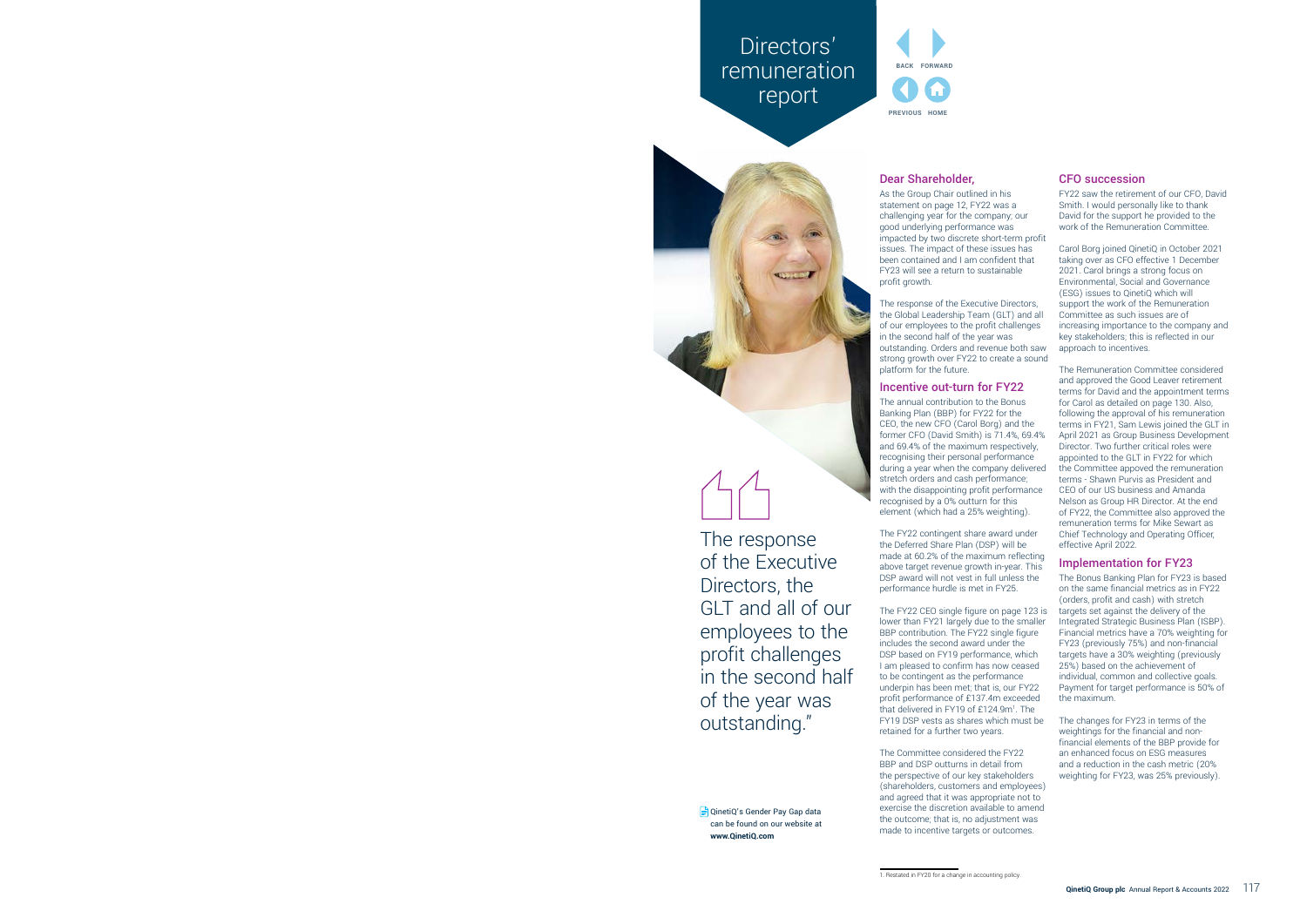#### Remuneration at a glance **Components, alignment, application and changes**

**Annual fixed pay Application in FY233** Link to strategy **Salary** Executive Directors' base salaries are set on appointment and reviewed annually, or when there is a change in position or responsibility. Typically, base salaries will be increased by a similar percentage to the average pay increase for all employees of the Group. Fixed pay is set and retain highare capable of su our strategy and growth. Our Polic remains attractiv

#### **Benefits**

Benefits include a car allowance, health insurance, life assurance, income protection and taxable expenses.

#### **Pension**

| Iy.                                                                                                                                                                                                             | <b>Application in FY23</b>                                                                                                            |
|-----------------------------------------------------------------------------------------------------------------------------------------------------------------------------------------------------------------|---------------------------------------------------------------------------------------------------------------------------------------|
| at a level that enables us to attract<br>quality Executive Directors, who<br>uccessfully leading and executing<br>d delivering long-term sustainable<br>cy aims to ensure that fixed pay<br>ve and competitive. | No change to current<br>Policy.                                                                                                       |
|                                                                                                                                                                                                                 | No change to current<br>Policy.                                                                                                       |
|                                                                                                                                                                                                                 | New Executive Directors<br>will receive 10.5%, as will<br>existing ones effective<br>January 2023, to align with<br>the UK workforce. |
|                                                                                                                                                                                                                 |                                                                                                                                       |
|                                                                                                                                                                                                                 | Albert Barantian (14) FWOO                                                                                                            |

Existing Executive Directors currently receive 20% of base salary allowance as cash in lieu of pension.

#### $\Box$  Medium-term variable pay (one to four Years) Link to strateg

#### **The Bonus Banking Plan (BBP)**

The BBP is a partially deferred annual bonus scheme where a maximum award of 200% of salary is available. 70% weighted on financial metrics (for FY23 orders, operating profit and operating cash flow) and 30% weighted on non-financial metrics (key strategic, operational and personal goals).

In the first year of the BBP cycle, 50% of the annual award is paid as cash with the remainder deferred and held as notional shares in a deferred pot. Each year the annual award is added to this notional pot, with 50% of the balance then paid as cash. At the end of the fourth year the entire residual pot is paid as shares and a new three-year performance cycle initiated.

> The DSP enables us to reward Executive Directors for delivering against key strategic priorities. We retain the flexibility to select an appropriate strategic growth metric on an annual basis ensuring that the DSP is agile and drives the long-term strategic success of the Group.

No change to current operation.

The BBP rewards strong financial performance through a 70% weighting to financial metrics. Over the long-term this financial performance is driven by the successful implementation of our strategy. The scheme also rewards non-financial performance in areas such as implementing safety programmes and transforming the culture. The BBP therefore supports our ongoing transformation which is critical to our

# long-term success.

The partial deferral of the bonus and exposure to share price drives a long-term and sustainable focus, aligning interests with shareholders. Furthermore, 50% of the value of the deferred BBP pot is subject to forfeiture should minimum performance requirements-not be met.

## **C** Long-term variable pay (one to six years) Link to strategy Application in FY23

No change to current Policy; some reweighting of metrics to provide a greater focus on ESG.

#### **The Deferred Share Plan (DSP)**

The DSP is a long-term incentive scheme that provides a contingent share award up to a maximum of 125% of salary for success against an annual metric aligned with QinetiQ's long-term strategic growth plan.

Initial entry into the DSP is based on an annual growth measure with a pre-grant margin underpin, to ensure that Executive Directors are not incentivised to pursue low-margin growth.

The award is then held in contingent shares for a period of three years. If at this point the level of profit in the year that gave rise to the award has been maintained, the contingent award is considered 'vested' and is included in the single figure. Shares are then subject to a further two-year holding period.

With a four-year period before DSP shares vest, and then a further two-year holding requirement, the DSP is inherently long-term in nature with various underpins ensuring growth is both sustainable and profitable over the long-term.

The Committee considered return on investment as an annual incentive metric and is monitoring it for potential future use. At this time it is not considered appropriate as it may not drive the right behaviours at this point in the company investment cycle.

> I would welcome comments and questions from shareholders in relation to this Directors' Remuneration Report and I can be contacted through companysecretariat@qinetiq.com.

In support of the ISBP, the FY23 DSP strategic growth performance measure is revenue growth across the Group excluding in-year acquisitions, as per FY21 and FY22. Underpins ensure that FY23 profit margins are strong and Group operating profitability must be at least equal to FY23 performance in FY26 for full vesting.

#### Employee engagement and reward

QinetiQ's employees are key to the delivery of our ambitious growth strategy. Our employees have been outstanding this year, demonstrating extraordinary agility, focus, commitment and drive to continue to deliver to our customers.

The CEO and the Group HR Director have held regular discussions with our Global Employee Voice on reward matters. The people section on page 54 details our employee engagement activity.

I met with the Chair and other representatives of the Global Employee Voice during the year and I found the discussions very helpful in terms of understanding employee views. I understand that they have also found the meetings helpful and it is our intention to continue to meet at appropriate intervals.

In FY19 the company introduced an All Employee Incentive Scheme (AEIS) whereby every eligible employee can earn a payment if the company achieves a level of operating profit within a predetermined range from target to stretch. For FY22 I am disappointed that the profit target for AEIS payment was not achieved; however I am pleased that the CEO and the GLT chose to pay a discretionary award of £500 to all employees to reflect the way our employees rose to the challenge of the profit issues and ensured that other key performance metrics were delivered.

The AEIS is a key element of the company's Rewarding for Performance framework and aligns employees and shareholder interests by incentivising and rewarding profitable growth. The company will operate the AEIS again for FY23 and thereafter. Looking forward, the company will increase investment significantly in FY23 in our enhanced global reward strategy and wider employee offering.

#### The Directors' Remuneration Policy and pensions

The Directors' Remuneration Policy was presented for the triennial binding vote at the AGM in July 2020 and the Committee noted that we received a 87% vote in favour of the Policy and, at the July 2021 AGM, a 94% vote in favour of the Directors' Remuneration Report for FY21.

The Policy approved at the 2020 AGM confirmed that incumbent Executive Directors' pension allowances would be reduced to the UK employee level (10.5% of salary) over the three-year life of the 2023 Policy. This reduction from 20% to 10.5% has been brought forward for the CEO to be effective from 1 January 2023, and the new CFO received a 10.5% pension allowance on her appointment.

The Committee acknowledges that the incentive plans can appear complex as we have received this feedback from shareholders and new hires. Over the coming year the Committee will conduct a full review of the incentive approach in preparation for the Policy vote at the 2023 AGM, with the overall aim of simplification.

#### **Conclusion**

Supporting leadership to drive the response to the profit issues and implementing the Directors' Remuneration Policy in the interests of shareholders were the primary areas of focus of the Remuneration Committee in FY22. The Committee believes that we have a talented GLT that deal with issues with commitment and integrity. As the company continues to grow and expand internationally we need to be mindful of our global competitive environment and the increasing levels of responsibility.

FY22 was a challenging year for QinetiQ, delivering growth in orders and revenue, but with a disappointing profit performance. The Remuneration Committee carefully scrutinises financial performance as it relates to incentive payments. The Committee considered a discretionary adjustment to the scheme outturns but this facility was not used. We are satisfied that payments are appropriate and fair, reflecting overall performance delivered in FY22 and in consideration of the profit challenges. The Committee was pleased to note the share price response (£3.42 close on 29 April 2022) to the 20 April 2022 trading update which confirmed that the profit write-downs were fully contained in our first half results.

As we look to FY23, we anticipate that the company will return to the trajectory of sustainable organic profit growth which we delivered for six years prior to FY22.

I am very grateful for the time shareholders and their representative bodies have given us throughout the year and I hope that we can rely on your vote in support of the Directors' Remuneration Report at the AGM on 21 July 2022.

**Susan Searle Remuneration Committee Chair** 20 May 2022

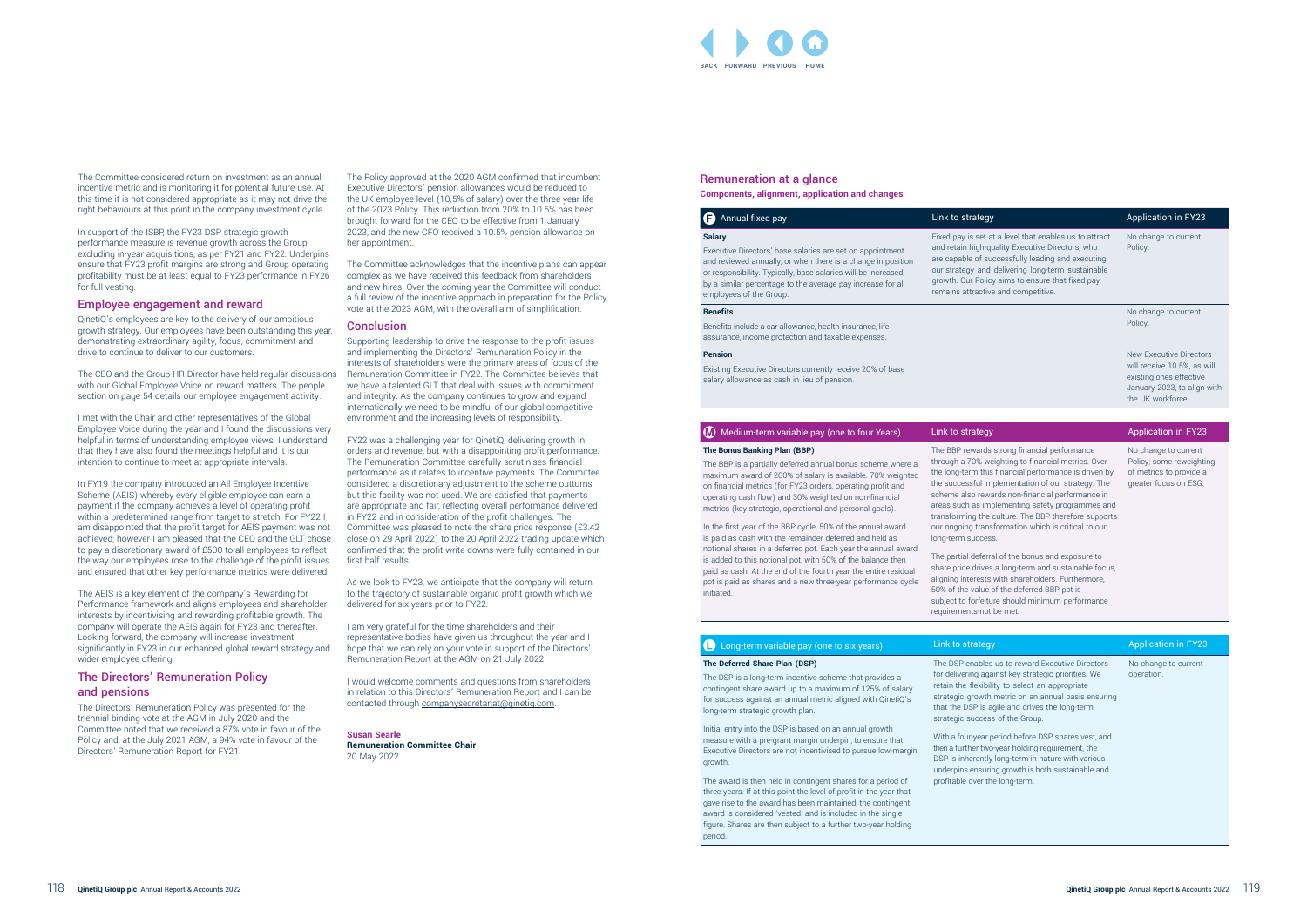£435 £272

£1,088

£523 £523 £523 £523

#### **Summary Directors' Remuneration Policy**

The Directors' Remuneration Policy was approved by shareholders at the AGM on 14 July 2020. The full Policy is provided in the Corporate Governance section on the company's website, and it will remain in effect until the 2023 AGM. When developing the Policy, the Committee was mindful of the six factors as set out in the Code: clarity, simplicity, proportionality, predictability, alignment of culture and risk. A summary of the Policy is set out below:

> Deferred share-based element earned based on the satisfaction of pre-grant annual performance assessme which is subject to a three-year vesting period and a further two-year holding period. A minimum 50% of the unvest award will lapse after three years if a performance underpin, set annually by the Committee, is not achieve



| Element               | Policy summary description                                                                                                                                                                    | Maximum opportunity                                                                                           |
|-----------------------|-----------------------------------------------------------------------------------------------------------------------------------------------------------------------------------------------|---------------------------------------------------------------------------------------------------------------|
| <b>Base salary</b>    | When determining an appropriate level of salary, the<br>Committee considers:                                                                                                                  | Typically, the base salarie<br>at the start of the Policy p                                                   |
|                       | · general salary rises to employees<br>remuneration practices within the Group                                                                                                                | same role throughout the<br>by a similar percentage to<br>increase in salaries of all                         |
|                       | any change in scope, role and responsibilities                                                                                                                                                | The exceptions to this rul                                                                                    |
|                       | the general performance of the Group                                                                                                                                                          | • an individual is below r                                                                                    |
|                       | the experience of the relevant Director<br>the economic environment                                                                                                                           | taken to increase base<br>in the role; or                                                                     |
|                       | • when the Committee determines a benchmarking<br>exercise is appropriate, salaries within the ranges<br>paid by the companies in the comparator groups<br>used for remuneration benchmarking | • there is a material incre<br>to the Executive Direct                                                        |
| <b>Pension</b>        | The company provides a non-consolidated pension<br>contribution allowance in line with practice relative<br>to its comparators.                                                               | Any new Executive Direct<br>contribution of 10.5% whi<br>UK employees. The allow<br>reduce to 10.5% effective |
| <b>Benefits</b>       | Benefits include car allowance, health insurance, life<br>assurance, income protection and membership of the<br>Group's employee Share Incentive Plan which is open<br>to all UK employees.   | Benefit values can vary yo<br>premiums and the maxim<br>the relevant benefits.                                |
| <b>Incentive Plan</b> | The Incentive Plan supports the company's objectives by:                                                                                                                                      | Maximum 325% of salary                                                                                        |
|                       | allowing the setting of annual targets based on the<br>strategic objectives at that time; and                                                                                                 | Bonus Banking Plan and<br>Deferred Share Plan).                                                               |
|                       | providing substantial deferral in shares and ongoing                                                                                                                                          | <b>Bonus Banking Plan</b>                                                                                     |
|                       | adjustment by requiring a threshold level of performance<br>to be achieved during the deferral period.                                                                                        | Maximum = 200% of sala<br>Target = $80\% - 120\%$ of sa                                                       |
|                       | The Incentive Plan consists of two elements:                                                                                                                                                  | Threshold = 0% of salary.                                                                                     |
|                       | not a notifical plan (ppp)                                                                                                                                                                    | <b>Deferred Share Plan</b>                                                                                    |

Key **Fixed pay** 

Minimum - Fixed pay (FY23 base salary, plus taxable benefits and pension allowance)

Target - Fixed pay plus BBP at Target (100% of base salary) and DSP at Target (62.5% of base salary) Stretch - Fixed pay plus BBP at Maximum

(200% of base salary) and DSP at Maximum (125% of base salary) + 50% Share price appreciation - Stretch

|                          | Maximum opportunity                                                                                                                                                                                                                                                                                                                                      |
|--------------------------|----------------------------------------------------------------------------------------------------------------------------------------------------------------------------------------------------------------------------------------------------------------------------------------------------------------------------------------------------------|
|                          | Typically, the base salaries of Executive Directors in post<br>at the start of the Policy period and who remain in the<br>same role throughout the Policy period will be increased<br>by a similar percentage to the average annual percentage<br>increase in salaries of all other employees in the Group.<br>The exceptions to this rule may be where: |
|                          | an individual is below market level and a decision is<br>taken to increase base pay to reflect proven competence<br>in the role; or                                                                                                                                                                                                                      |
|                          | there is a material increase in scope or responsibility<br>to the Executive Director's role.                                                                                                                                                                                                                                                             |
|                          | Any new Executive Directors will have a maximum<br>contribution of 10.5% which is the level available to<br>UK employees. The allowance paid to the CEO will<br>reduce to 10.5% effective 1 January 2023.                                                                                                                                                |
|                          | Benefit values can vary year-on-year depending on<br>premiums and the maximum is the cost of providing<br>the relevant benefits.                                                                                                                                                                                                                         |
| ĴУ.                      | Maximum 325% of salary (200% of salary under the<br>Bonus Banking Plan and 125% of salary under the<br>Deferred Share Plan).                                                                                                                                                                                                                             |
|                          | <b>Bonus Banking Plan</b>                                                                                                                                                                                                                                                                                                                                |
| ance                     | Maximum = 200% of salary.<br>Target = $80\% - 120\%$ of salary.<br>Threshold = $0\%$ of salary.                                                                                                                                                                                                                                                          |
|                          | <b>Deferred Share Plan</b>                                                                                                                                                                                                                                                                                                                               |
| ion<br>for<br>he<br>ally | Maximum = 125% of salary.<br>Target = $30\% - 75\%$ of salary.<br>Threshold = $0\%$ of salary                                                                                                                                                                                                                                                            |
| re.                      |                                                                                                                                                                                                                                                                                                                                                          |
| ent,<br>ther<br>эd       |                                                                                                                                                                                                                                                                                                                                                          |
| d.                       |                                                                                                                                                                                                                                                                                                                                                          |

#### **Bonus Banking Plan (BBP)**

Annual contributions are earned based on the satisfaction of the performance conditions. Contributions are made three years with payments made over four years. Half the value of a participant's bonus account is paid out annual for three years with 100% of the residual value paid out at the end of year four. Half of the unpaid balance of a participant's bonus account is at risk of annual forfeiture



#### **Deferred Share Plan (DSP)**

#### **Timing**

To create strong alignment between executive remuneration and the long-term interests of our shareholders, the annual BBP awards remain, in part, subject to forfeiture based on performance for three years after the award was earned. Annual DSP awards also have a similar forfeiture period, after which any vested shares must be retained by the executive for a further two years.



**Pay at risk, shares held, subject to certain performance conditions** Shares held, not subject to performance conditions



#### **Chief Executive Officer Chief Financial Officer**

\* Including the £100,000 'Other' payment, see page 123

plus 50% share price appreciation (on 50% of BBP and 100% of DSP)

## Illustration of FY23 potential (£'000)

## **Chief Executive Officer Chief Financial Officer**



Long-term variable pay

**Remuneration in context**

| Our remuneration principles                                                                                                                                                         |                                                                                                                                                       |                                                                                                                                                                                                                                                                                                                                                                         |
|-------------------------------------------------------------------------------------------------------------------------------------------------------------------------------------|-------------------------------------------------------------------------------------------------------------------------------------------------------|-------------------------------------------------------------------------------------------------------------------------------------------------------------------------------------------------------------------------------------------------------------------------------------------------------------------------------------------------------------------------|
| <b>Flexible</b>                                                                                                                                                                     | Stretching                                                                                                                                            | Aligned                                                                                                                                                                                                                                                                                                                                                                 |
| The Committee can select<br>measures and set tough<br>targets each year to ensure<br>that executives are incentivised,<br>aligned to the delivery of each<br>stage of our strategy. | Targets are set by the Committee<br>to ensure executives are<br>incentivised to outperform, while<br>delivering sustainable levels of<br>performance. | While our incentive targets are initially assessed on an<br>annual basis, the BBP has a deferred share-based element<br>with the risk of forfeiture, and the DSP has a "meet or<br>exceed" performance underpin, whereby performance must<br>be met or exceeded pre-grant and in year three, after which<br>any vested shares must be retained for a further two years. |

£816

**£523**

**Medium-term variable pay** Long-term variable pay

TOTAL TOTAL TOTAL TOTAL

**£1,230 £1,937 £2,427**

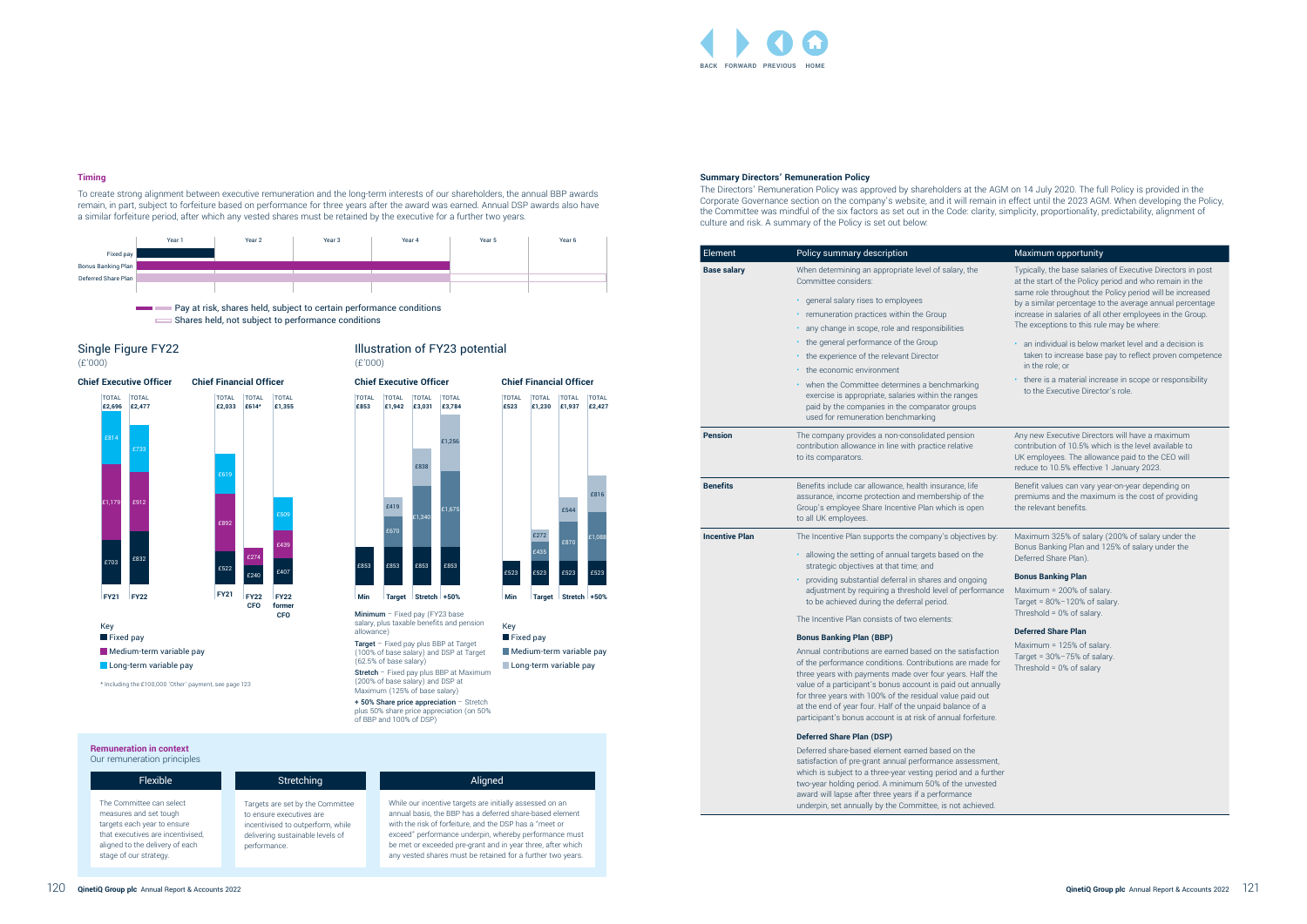#### Annual Report on Remuneration

**The following section of this report details how the Directors' Remuneration Policy has been implemented for the year ended 31 March 2022.**

#### **Audited information**

Executive Directors' single total figure of remuneration

| <b>Executive Director</b>   | Year | <b>Salary</b><br>£'000 | <b>Benefits</b><br>£'000 | Pension<br>£'000 | Total<br>fixed pay | <b>Bonus</b><br>Banking Plan<br>£'000 | <b>Deferred</b><br>Share Plan'<br>£'000 | Other<br>£'000 | <b>Total</b><br>variable<br>pay | Total<br>remuneration<br>£'000 |
|-----------------------------|------|------------------------|--------------------------|------------------|--------------------|---------------------------------------|-----------------------------------------|----------------|---------------------------------|--------------------------------|
| Steve Wadey (CEO)           | 2022 | 639                    | 65                       | 128              | 832                | 912                                   | 733                                     | -              | .645                            | 2,477                          |
|                             | 2021 | 512                    | 68                       | 123              | 703                | 1.179                                 | 814                                     | -              | 1,993                           | 2,696                          |
| Carol Borg (CFO)            | 2022 | 199                    | 20                       | 21               | 240                | 274                                   | $\qquad \qquad -$                       | 100            | 374                             | 614                            |
| (Appointed 11 October 2021) | 2021 | $-$                    |                          |                  |                    |                                       | $\overline{\phantom{0}}$                |                |                                 | $\overline{\phantom{0}}$       |
| David Smith (Former CFO)    | 2022 | 315                    | 29                       | 63               | 407                | 439                                   | 509                                     |                | 948                             | 1,355                          |
| (Retired 30 November 2021)  | 2021 | 392                    | 37                       | 93               | 522                | 892                                   | 619                                     | _              | , 511                           | 2,033                          |

Benefits can include travel and subsistence expenses incurred in relation to the execution of their duties with the company that are considered by HMRC to be taxable.

The 'Other' payment to the CFO is a payment in part compensation for performance-based annual bonus lost on resigning from her former employer as detailed on page 130.

|                       | <b>FY19 Shares</b><br>Awarded | Vesting % | <b>Shares</b><br>Vestina | Estimated<br>value £'000 |
|-----------------------|-------------------------------|-----------|--------------------------|--------------------------|
| CFO                   | 243.650                       | 100%      | 243.650                  | 733                      |
| Former CFO (pro-rata) | 184.401                       | 100%      | 169.118                  | 509                      |

|            | Salary as at<br>1 April 2021<br>£'000 | Increase in<br>the year   | Salary as at<br>1 July 2021<br>£'000 | FY22 salary<br>actually paid<br>£'000       |
|------------|---------------------------------------|---------------------------|--------------------------------------|---------------------------------------------|
| CEO        | 616                                   | 5.0%                      | 647                                  | 639                                         |
| <b>CFO</b> |                                       |                           |                                      | 199                                         |
| Former CFO | 466                                   | 2.5%                      | 478                                  | 315                                         |
|            | Taxable<br>expenses<br>£'000          | Car<br>allowance<br>£'000 | Insurance<br>benefit<br>£'000        | <b>Total</b><br>benefits<br>£'000           |
| CEO        | 28                                    | 19                        | 18                                   | 65                                          |
| <b>CFO</b> | 11                                    | 6                         | 3                                    | 20                                          |
| Former CFO | 8                                     | 9                         | 12                                   | 29                                          |
|            |                                       |                           | Cash in lieu<br>of pension<br>£'000  | <b>Total in lieu</b><br>of pension<br>£'000 |
| CEO        |                                       |                           | 128                                  | 128                                         |

|            | <b>BBP</b> cycle<br>3 balance<br>brought<br>forward<br>£'000 | <b>Dividend</b><br>equivalent<br>payment<br>£'000 | <b>BBP</b><br>award in<br>year<br>£'000 | <b>June 2022</b><br>payment in<br>cash (50%<br>value)<br>£'000 | <b>BBP</b> cycle<br>3 balance<br>carried<br>forward<br>£'000 |
|------------|--------------------------------------------------------------|---------------------------------------------------|-----------------------------------------|----------------------------------------------------------------|--------------------------------------------------------------|
| CEO        | 553                                                          | 13                                                | 912                                     | 739                                                            | 739                                                          |
| <b>CFO</b> |                                                              |                                                   | 274                                     | 137                                                            | 137                                                          |
| Former CFO | 419                                                          | 10                                                | 439                                     | 868                                                            |                                                              |

|            | £'000 | £'000 |
|------------|-------|-------|
| CEO        | 128   | 128   |
| <b>CFO</b> | 21    | 21    |
| Former CFO | 63    | 63    |
|            |       |       |

#### **Salary**

Ξ

Salaries are reviewed effective 1 July, which is the same timing for the rest of the UK employee population. There was no base salary review in FY21 as part of the response to COVID-19 and both the CEO and former CFO entered into a voluntary salary waiver for six months of the year of £104,450 and £74,450 respectively. Carol Borg was appointed on a salary of £420,000.

#### **Fixed pay**

**Benefits**

Benefits comprise a car allowance, travel allowance, private medical expenses insurance, life assurance, income protection, and taxable expenses.

#### **Pensions**

The Executive Directors did not participate in the QinetiQ pension scheme for FY22 and have not done so in prior years. The pension figure consists of cash in lieu of pension equating to 20% of base salary for the CEO and the former CFO and 10.5% of base salary for the CFO.

#### **Bonus Banking Plan**

The Bonus Banking Plan operates on a three-year performance cycle mirroring the financial year, with a four-year payment cycle, i.e. running from 1 April to 31 March. FY22 represents the second year of cycle 3 as detailed on page 126.

Each year any incentive award earned is added to the total plan balance, with 50% of the total plan balance being paid in cash in June after the FY. The remaining 50% is held in the plan in notional shares. In year four, the total remaining plan balance is paid in shares.

The FY19 Deferred Share Plan award achieved the performance underpin based on FY22 profit exceeding that in FY19 (£124.9m) and, therefore, the shares ceased to be contingent and are disclosed in the single figure for FY22. The 100% vesting refers to the shares which have passed the underpin of those initially granted based on FY19 performance, which was 93.4% of the maximum available. The share value used is the 3-month average to 31 March 2022 (280.4p) and the estimated value includes CEO £49,461 and former CFO £34,331 as dividend equivalent payments.



| Element                                     | Policy summary description                                                                                                                                                                 | Maximum opportunity                                                                                                                    |
|---------------------------------------------|--------------------------------------------------------------------------------------------------------------------------------------------------------------------------------------------|----------------------------------------------------------------------------------------------------------------------------------------|
| <b>Shareholding</b><br>requirements         | Executives have five years to accumulate the required<br>shareholding by retaining at least 50% of the post-tax<br>vested shares from company incentive plans.                             | n/a                                                                                                                                    |
|                                             | 300% of base salary for the CEO. 200% of base salary for<br>the CFO.                                                                                                                       |                                                                                                                                        |
|                                             | On cessation of employment, Executive Directors are<br>required to maintain a shareholding of 100% of salary for<br>one year post-cessation, then 50% of salary for a further<br>one year. |                                                                                                                                        |
| <b>Chairman and Non-executive Directors</b> |                                                                                                                                                                                            |                                                                                                                                        |
| <b>Fees</b>                                 | Fees are reviewed annually based on equivalent roles in<br>the comparator group used to review salaries paid to the<br>Executive Directors.                                                | The fees for Non-executive Directors and the Group<br>Chairman are broadly set at a competitive level against the<br>comparator group. |

**Deferred Share Plan**

The FY21 DSP figures represent the actual vesting of the of the FY18 award replacing the estimate provided last year. The share price at vesting was 348.9p and the FY21 figure includes £43,274 and £32,923 paid to the CEO and former CFO respectively as income in respect of a dividend equivalent payments.

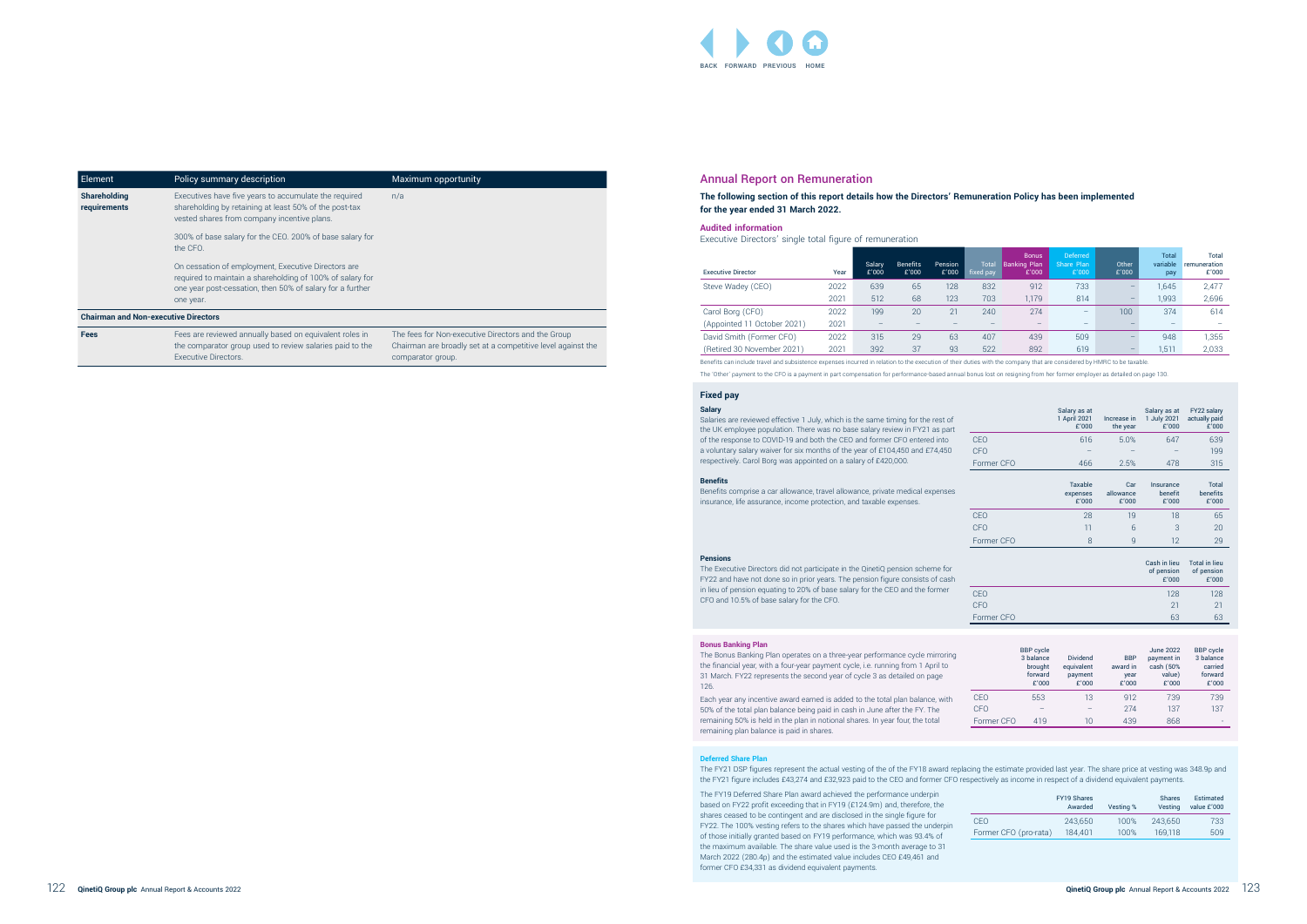#### **Collective and personal goals (25.0% weighting)**

| <b>Measures</b>                                | <b>FY22 Performance</b>                                                                                                                |
|------------------------------------------------|----------------------------------------------------------------------------------------------------------------------------------------|
| <b>Collective goals (12.5%)</b>                |                                                                                                                                        |
| weighting)                                     |                                                                                                                                        |
| Safety and security culture<br>- 40% weighting | Stretch performance levels were met to improve safety and secu<br>and security tours and leading safety and security engagements.      |
| Employee engagement<br>- 30% weighting         | Employee engagement fell slightly in FY22 as measured by the ir<br>Leaders delivered diversity and inclusion events and intervention   |
| Productivity and efficiency<br>-30% weighting  | Leaders achieved stretch performance levels to simplify process<br>productivity of our facilities, implement collaborative actions and |
| Total                                          |                                                                                                                                        |

#### **Personal goals (12.5% weighting)**

| <b>Measures</b>                  | FY22 Performance                                                                                       | Outcome<br>(% maximum) |
|----------------------------------|--------------------------------------------------------------------------------------------------------|------------------------|
| <b>Collective goals (12.5%</b>   |                                                                                                        |                        |
| weighting)                       |                                                                                                        |                        |
| Safety and security culture      | Stretch performance levels were met to improve safety and security through high visibility safety      |                        |
| - 40% weighting                  | and security tours and leading safety and security engagements.                                        |                        |
| Employee engagement              | Employee engagement fell slightly in FY22 as measured by the independent Peakon tool.                  |                        |
| - 30% weighting                  | Leaders delivered diversity and inclusion events and interventions with strong feedback.               |                        |
| Productivity and efficiency      | Leaders achieved stretch performance levels to simplify processes, drive innovation, improve           |                        |
| -30% weighting                   | productivity of our facilities, implement collaborative actions and improve ESG across the Group.      |                        |
| Total                            |                                                                                                        | 85%                    |
| Personal goals (12.5% weighting) |                                                                                                        |                        |
|                                  |                                                                                                        |                        |
| <b>Measures</b>                  | FY22 Performance                                                                                       | Outcome<br>(% maximum) |
| <b>CEO</b>                       |                                                                                                        |                        |
| Growth                           | Active management of the portfolio to drive higher margins and strengthen strategy                     |                        |
|                                  | implementation through acquisitions and global campaigns. Deliver US integration and return the        |                        |
|                                  | US business to profitable growth.                                                                      |                        |
| Leadership                       | Establish a GLT for FY23 that reflects diversity and provides the capability required to fulfil global |                        |
|                                  | ambitions with succession plan implemented. Improve ESG focus including publishing Net Zero            |                        |
|                                  | Plan and improving safety focus and culture.                                                           |                        |
| Total                            |                                                                                                        | 86%                    |
| <b>CFO</b>                       |                                                                                                        |                        |
| Strategic                        | Deliver minimum result at company level.                                                               |                        |
| Growth                           | Agree FY23 budget with improved process for UK recoveries.                                             |                        |
| Operational                      | Deliver new model for Group Assurance and Audit.                                                       |                        |
| Total                            |                                                                                                        | 70%                    |
| <b>Former CFO</b>                |                                                                                                        |                        |
|                                  | Deliver on financial commitments.                                                                      |                        |
| Strategic                        |                                                                                                        |                        |
| Growth                           |                                                                                                        |                        |
| Operational                      | Explore innovative ways to lead growth.<br>Adopt best practice operating model for Finance team.       |                        |

| <b>Measures</b>   | FY22 Performance                                                                                                                                                                                                                                      | (% maximum) |
|-------------------|-------------------------------------------------------------------------------------------------------------------------------------------------------------------------------------------------------------------------------------------------------|-------------|
| <b>CEO</b>        |                                                                                                                                                                                                                                                       |             |
| Growth            | Active management of the portfolio to drive higher margins and strengthen strategy<br>implementation through acquisitions and global campaigns. Deliver US integration and return the<br>US business to profitable growth.                            |             |
| Leadership        | Establish a GLT for FY23 that reflects diversity and provides the capability required to fulfil global<br>ambitions with succession plan implemented. Improve ESG focus including publishing Net Zero<br>Plan and improving safety focus and culture. |             |
| Total             |                                                                                                                                                                                                                                                       | 86%         |
| <b>CFO</b>        |                                                                                                                                                                                                                                                       |             |
| Strategic         | Deliver minimum result at company level.                                                                                                                                                                                                              |             |
| Growth            | Agree FY23 budget with improved process for UK recoveries.                                                                                                                                                                                            |             |
| Operational       | Deliver new model for Group Assurance and Audit.                                                                                                                                                                                                      |             |
| Total             |                                                                                                                                                                                                                                                       | 70%         |
| <b>Former CFO</b> |                                                                                                                                                                                                                                                       |             |
| Strategic         | Deliver on financial commitments.                                                                                                                                                                                                                     |             |

operations Collective goals **Personal goals** 

## Bonus Banking Plan

#### **FY22 performance measures and operation**

For the year ended 31 March 2022 achievement of on-target performance provides a payment equal to 100% of base salary, rising on a linear scale to 200% of base salary for achievement of stretch performance.

The scheme begins to pay out once threshold performance measures have been achieved. For the year ended 31 March 2022, the CEO, former CFO and CFO were measured against the targets as shown in the chart to the right. The target payment was 50% of maximum for financial and non-financial objectives.

Setting performance targets – the Remuneration Committee takes into account the budget and the company's strategy set in relation to the ISBP, shareholder expectations and the external environment. The aim is to set stretching targets which incentivise the Executive Directors to deliver annual results which will exceed the expectations of investors, but which are also sustainable and do not create undue risk. Financial performance measures exclude the contribution from businesses acquired in the year.

#### **Audited information**

#### **FY22 performance outcomes**

|                                                         |           |           |         |         |                                       | % of     |              |              |            |
|---------------------------------------------------------|-----------|-----------|---------|---------|---------------------------------------|----------|--------------|--------------|------------|
|                                                         |           |           |         |         |                                       | maximum  |              |              |            |
|                                                         | Weighting |           |         |         |                                       | reward   | <b>CEO</b>   | <b>CFO</b>   | Former     |
|                                                         | (%)       | Threshold | Target  | Stretch | Actual                                | achieved | contribution | contribution | <b>CFO</b> |
|                                                         |           |           |         |         |                                       |          |              |              |            |
| <b>CEO/CFO financial performance measures:</b>          |           |           |         |         |                                       |          |              |              |            |
| Orders <sup>1</sup>                                     | 25%       |           |         |         | £975.0m £1,100.0m £1,225.0m £1,226.6m | 100%     | £319,561     | £98,959      | £158,190   |
| Underlying operating profit <sup>1,2</sup>              | 25%       | £137.5m   | f150.0m | f162.5m | f137.4m                               | 0%       | f()          | f()          | f()        |
| Underlying net cash flow from operations <sup>1,2</sup> | 25%       | £152.5m   | £165.0m | £177.5m | £215.3m                               | 100%     | £319.561     | £98,959      | £158,190   |
| CEO/CFO collective goals                                |           |           |         |         |                                       |          |              |              |            |
| (as detailed on page 125):                              |           |           |         |         |                                       |          |              |              |            |
| Performance against key stretching                      |           |           |         |         |                                       |          |              |              |            |
| objectives                                              | 12.5%     | 40%       | 50%     | 100%    | 85%                                   | 85%      | £135,813     | £42,058      | £67,231    |
| CEO personal goals                                      |           |           |         |         |                                       |          |              |              |            |
| Performance against stretching goals                    |           |           |         |         |                                       |          |              |              |            |
| relating to growth and leadership                       | 12.5%     | 40%       | 50%     | 100%    | 86%                                   | 86%      | £137,411     |              |            |
| CFO personal goals                                      |           |           |         |         |                                       |          |              |              |            |
| Performance against stretching goals -                  |           |           |         |         |                                       |          |              |              |            |
| strategic, growth and operational                       | 12.5%     | 40%       | 50%     | 100%    | 70%                                   | 70%      |              | £34.636      |            |
| Former CFO personal goals                               |           |           |         |         |                                       |          |              |              |            |
| Performance against stretching goals -                  |           |           |         |         |                                       |          |              |              |            |
| strategic, growth and operational                       | 12.5%     | 40%       | 50%     | 100%    | 70%                                   | 70%      |              |              | £55,367    |
| CFO overall result                                      |           |           |         |         |                                       | 71.4%    | £912.346     |              |            |
| CFO overall result (pro-rated)                          |           |           |         |         |                                       | 69.4%    |              | £274,612     |            |
| Former CFO overall result (pro-rated)                   |           |           |         |         |                                       | 69.4%    |              |              | £438,978   |
|                                                         |           |           |         |         |                                       |          |              |              |            |



1 Performance measures exclude the contribution from businesses acquired during the year and have been adjusted for disposals during the year.

2 Definition of underlying measures and performance can be found in the glossary on page 207.

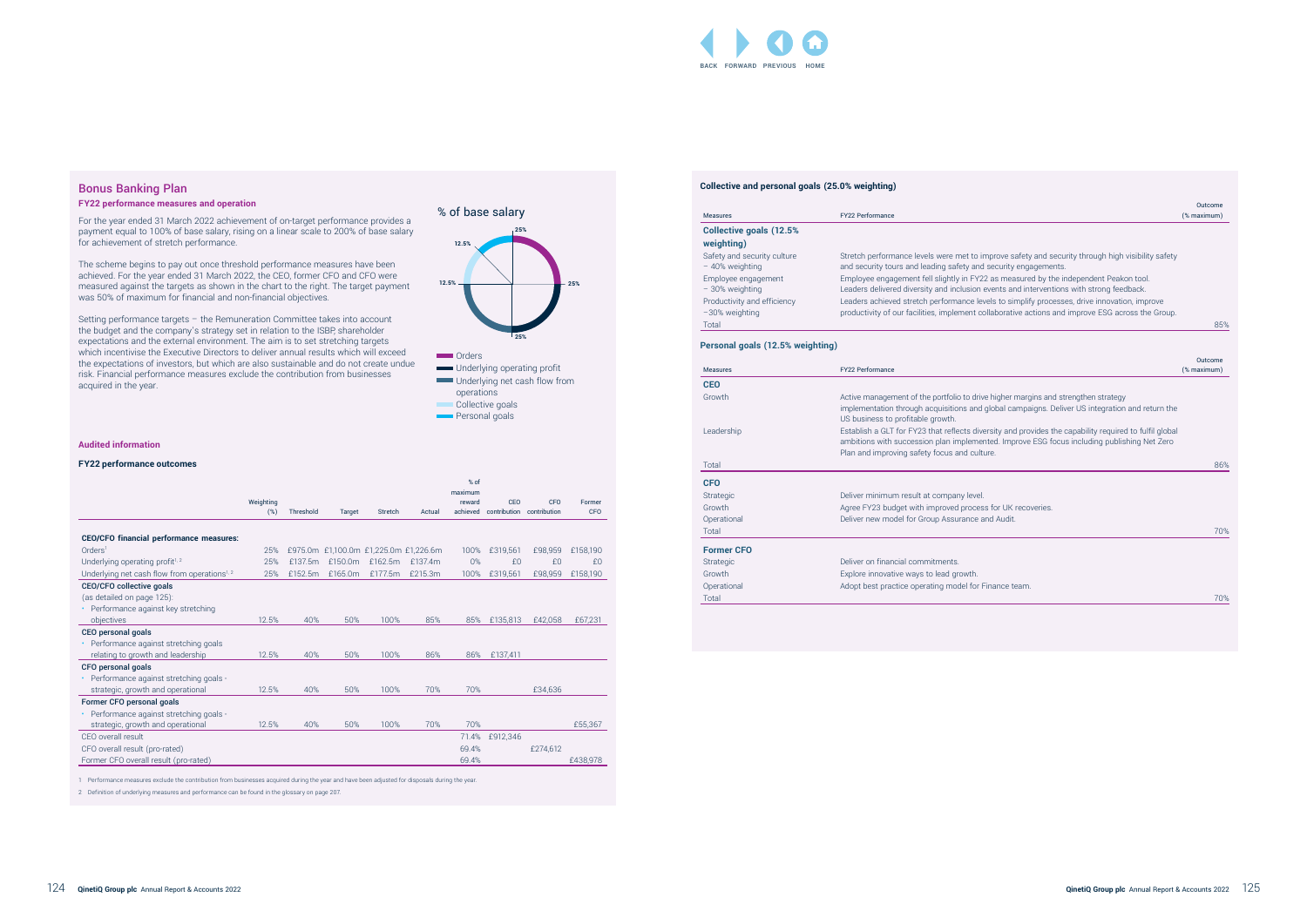## Deferred Share Plan (DSP) **Scheme interests awarded during the financial year ended 31 March 2022**

The Deferred Share Plan was first approved by shareholders at the 2017 AGM and further approved as a key element of the Directors'

Remuneration Policy at the 2020 AGM. A maximum award of 125% of salary may be made to Executive Directors with the amount contingent on meeting a stretching annual performance target based on QinetiQ's strategic growth plan. Once the award has been made, it is deferred for three years and remains subject to a performance underpin; any vested shares are then subject to a further two-year holding period. FY21 DSP contingent shares granted in the year are detailed on page 129. The FY21 award was 97.3% of the maximum available.

#### **Setting performance targets FY22**

The FY22 DSP performance measure was group revenue excluding in-year acquisitions. Calibration was set with a maximum of 125% of salary available for achieving stretch and 50% of the maximum payable at target performance. The performance targets were set by the Remuneration Committee so as to be stretching.

#### **Audited information**

#### **FY22 performance outcome**

The FY22 Deferred Share Plan award was measured against Group revenue with the following calibration.

| Measure                 | Weighting | Threshold | <b>Target</b> | Stretch | Actual    | % Max award<br>achieved | % Salary<br>awarded | <b>Total</b><br>£'000 |
|-------------------------|-----------|-----------|---------------|---------|-----------|-------------------------|---------------------|-----------------------|
| <b>Group Revenue</b>    |           |           |               |         |           |                         |                     |                       |
| <b>CEO</b>              | 100%      | £1.200m   | £1.300m       | £1.400m | £1,320.4m | 60.2%                   | 75.3%               | £480,939              |
| CFO <sup>1</sup>        |           |           |               |         |           |                         |                     | £148,933              |
| Former CFO <sup>2</sup> |           |           |               |         |           |                         |                     | £59,699               |

1 As an in-year joiner, pro-rated 172/365 days to reflect the portion of FY22 served.

2 As a good leaver, pro-rated 244/1,460 days to reflect the portion of the 4-year performance period served.

The FY22 DSP award was also subject to a pre-grant performance underpin that FY22 profit margins are higher than 10%, which was achieved. Group revenue achieved at £1,320.4m was between the Target and Stretch levels of performance resulting in a FY22 DSP contingent award of shares at 60.2% of the maximum available.

The FY22 DSP award will be subject to a further performance underpin before vesting:

• Group underlying profit out-turn for FY22 must be maintained at the end of the three-year vesting period. If this is not maintained then, at a minimum, 50% of the award will lapse. For the purposes of the FY22 DSP award, this will be the actual underlying operating profit £137.4m for FY22 which must be achieved in FY25.

The FY22 DSP award which vests based on the achievement of the FY25 performance underpin must be held as shares for a further two years.

The FY19 DSP award achieved the performance underpin based on FY22 profit exceeding that in FY19 (£124.9m) and, therefore, the shares ceased to be contingent and will be released on 28 June 2022. Had the FY22 profit not been greater than FY19, 50% of the DSP award would have lapsed. The net shares vesting from the FY19 DSP must be retained for a further two years for continuing Executive Directors. The value of this award is shown in the single figure table, in line with the reporting regulations, calculated as CEO £683,195 and former CFO £474,207 based on the share amounts due to vest of 243,650 and 169,118 (pro-rata) respectively and a share price of 280.4p (3-month average to 31 March 2022). The cash in lieu of dividends payment on these awards at vesting included in the single figure table is estimated at CEO £49,461 and former CFO £34,331. Actual share values at vesting and the cash payment in lieu of dividends will be reported in a restated FY22 single figure in the FY23 DRR.

#### <span id="page-5-0"></span>**How the plan operates**

- The Plan operates on a fixed three-year performance cycle with a four-year vesting cycle. FY22 represents year two of Cycle 3. Plan years commence on 1 April.
- Performance targets are set at the beginning of each Plan year.
- At the end of each of the first three Plan years the performance against targets is assessed and the level of the incentive earned is determined and paid into the Plan account.
- Each year 50% of the account balance is subject to forfeiture.
- At the end of each of the first three Plan years, 50% of the account balance will be paid in cash and the balance retained and held in the Plan as notional shares.
- At the end of the fourth year, any remaining balance in the Plan account is paid out in shares.

## **Audited information**

#### **Operation during FY22**

#### **Cycle 3**

|            | Notional<br>shares on<br>account at<br>start of<br>Plan year 2<br>(1 April<br>2021) | $30$ -day<br>average<br>share price<br>to 31 March<br>2022<br>(p) | Share<br>value as at<br>measurement<br>date<br>(E) | Bonus plan<br>contribution<br>for Plan<br>year 2<br>(E) | <b>Dividend</b><br>equivalent<br>payment<br>(E) | <b>Bonus</b><br>pool total<br>value as at<br>measurement cash for Plan<br>date<br>(E) | Gross<br>payment in<br>year 2<br>(E) | Bonus pool<br>total value<br>after cash<br>payment<br>(E) | <b>Notional</b><br>shares on<br>account at<br>end of<br>Plan year 2<br>(31 March<br>2022) |
|------------|-------------------------------------------------------------------------------------|-------------------------------------------------------------------|----------------------------------------------------|---------------------------------------------------------|-------------------------------------------------|---------------------------------------------------------------------------------------|--------------------------------------|-----------------------------------------------------------|-------------------------------------------------------------------------------------------|
| <b>CEO</b> | 183,140                                                                             | 302.1                                                             | 553,266                                            | 912,346                                                 | 12,820                                          | 1,478,432                                                                             | (739, 216)                           | 739,216                                                   | 244,692                                                                                   |
| <b>CFO</b> | $\qquad \qquad -$                                                                   | 302.1                                                             | -                                                  | 274,612                                                 | -                                               | 274,612                                                                               | (137, 306)                           | 137,306                                                   | 45,450                                                                                    |
| Former CFO | 138,544                                                                             | 302.1                                                             | 418.541                                            | 438,978                                                 | 9,698                                           | 867,217                                                                               | (867,217)                            |                                                           |                                                                                           |

#### Forfeiture

For BBP Cycle 3 the CEO and former CFO retained notional shares in their Plan accounts of which 50% were subject to forfeiture. Forfeiture would have been enacted if Group underlying operating profit was less than the level determined by the Remuneration Committee at the start of the year of £124.9m for FY22. FY22 Group underlying operating profit was £137.4m (excluding contribution from acquisitions) therefore no notional shares were forfeited.



The BBP Cycle 3 notional shares held by the former CFO as at 31 March 2022 will be paid as cash in June 2022 based on the notional share price over March 2022. The pro-rata FY22 BBP payment to the former CFO will be paid in cash in June 2022 with no deferred element.

#### Discretion

For BBP Cycle 3, for the year ended 31 March 2022, targets were largely achieved providing a contribution of 71.4% of the maximum award for the CEO and 69.4% for both the CFO and former CEO, CEO £912,346, CFO £274,612 and former CFO £438,978 has been reported in the single figure table which represents the contributions to the plan related to FY22 performance. No discretion was applied to these contributions as the Committee considers them appropriate reflecting Group performance. In reviewing the BBP out-turn the Remuneration Committee was mindful of the wider stakeholder experience across the financial year.

\* Single figure BBP value for a Plan/financial year.

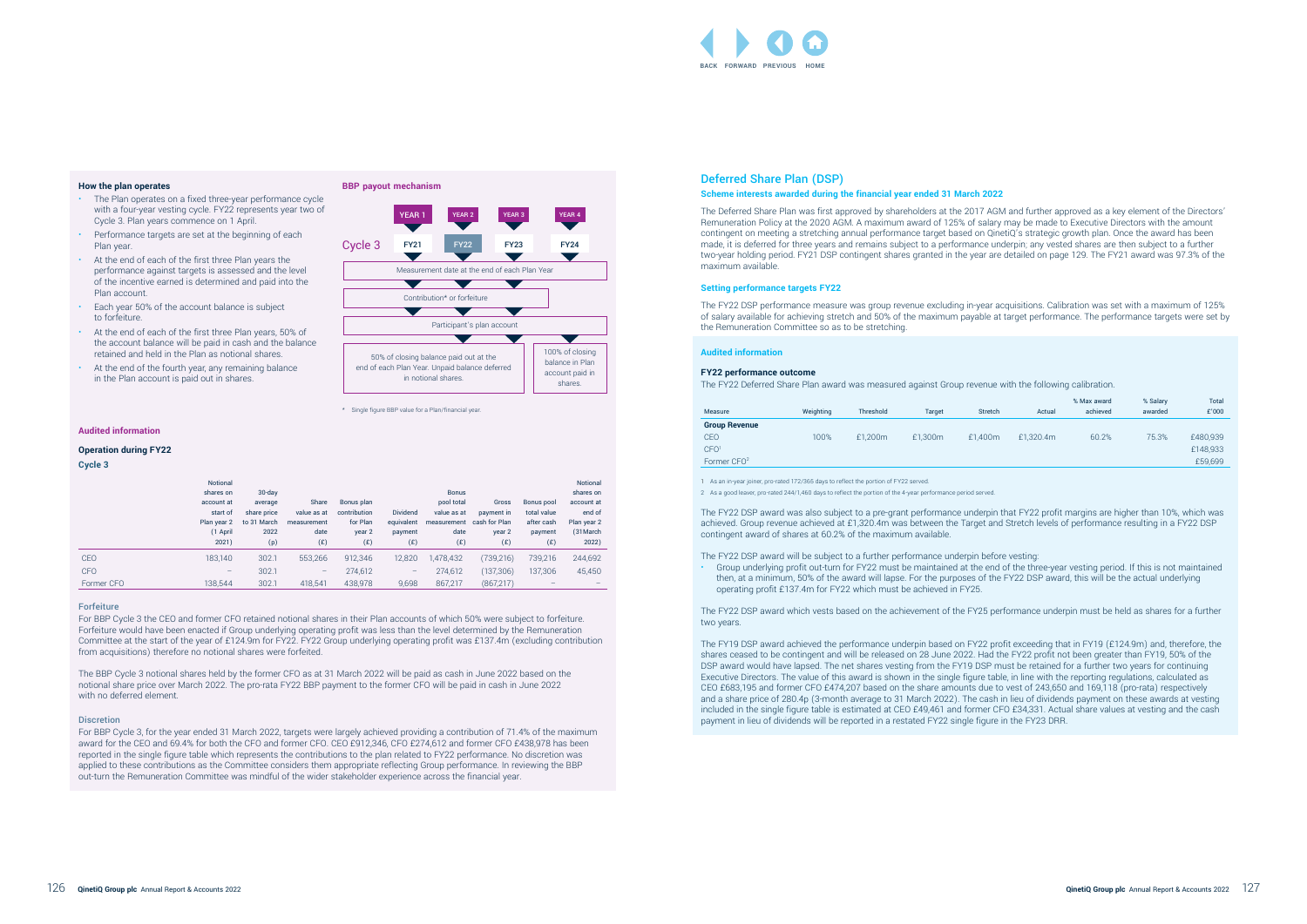#### **Audited information**

#### **Total scheme interests summary**

Total scheme interests, including those awarded during the financial year ended 31 March 2022, are as follows.

1. The FY21 DSP contingent share award granted on 25 June 2021 at a share price of 321.9p (30-day average to 31 March 2021) is calculated on awards of 97.3% of the maximum (121.6% of salary) with a face value of £749,210 and £566,773 for the CEO and former CFO respectively. If the FY21 Group underlying profit (£150.0m) is not achieved in FY24, a minimum of 50% of the award will lapse.

|                           |               |                | Granted in year<br>(maximum |                   |                          |                   |                |           |
|---------------------------|---------------|----------------|-----------------------------|-------------------|--------------------------|-------------------|----------------|-----------|
|                           |               | Number 1 April | potential of                |                   |                          | Number 31         | Share price on |           |
| Plan name                 | Date of grant | 2021           | awards)                     | Vested in year    | Lapsed in year           | <b>March 2022</b> | date of grant  | Vest date |
| <b>Steve Wadey</b>        |               |                |                             |                   |                          |                   |                |           |
| <b>DSP 2018</b>           | 8 Jun 18      | 220,785        |                             | 220,785           |                          |                   | 206.0          | 8 Jun 21  |
| <b>DSP 2019</b>           | 28 Jun 19     | 243,650        | -                           | $-$               | $\qquad \qquad -$        | 243,650           | 304.0          | 28 Jun 22 |
| DSP 2021 <sup>1</sup>     | 25 Jun 21     | -              | 232,746                     | $\qquad \qquad -$ | $-$                      | 232,746           | 321.9          | 25 Jun 24 |
|                           |               | 464,435        | 232,746                     | 220,785           | $\overline{\phantom{0}}$ | 476,396           |                |           |
|                           |               |                |                             |                   |                          |                   |                |           |
| <b>David Smith</b>        |               |                |                             |                   |                          |                   |                |           |
| <b>DSP 2018</b>           | 8 Jun 18      | 167,975        |                             | 167,975           |                          |                   | 206.0          | 8 Jun 21  |
| <b>DSP 2019</b>           | 28 Jun 19     | 184,401        |                             |                   | 15,283                   | 169,118           | 304.0          | 28 Jun 22 |
| DSP 2021 <sup>1</sup>     | 25 Jun 21     |                | 176,070                     | -                 | 102,627                  | 73,443            | 321.9          | 25 Jun 24 |
|                           |               | 352,376        | 176,070                     | 167,975           | 117,910                  | 242,561           |                |           |
|                           |               |                |                             |                   |                          |                   |                |           |
| <b>Carol Borg</b>         |               |                |                             |                   |                          |                   |                |           |
| <b>Compensation Share</b> |               |                |                             |                   |                          |                   |                |           |
| Plan                      | 5 Jan 22      |                | 193,199                     |                   |                          | 193,199           | 258.8          | 5 Jan 25  |

| <b>Compensation Share</b> |          |                          |         |                          |                          |         |
|---------------------------|----------|--------------------------|---------|--------------------------|--------------------------|---------|
| Plan                      | 5 Jan 22 | $\overline{\phantom{0}}$ | 193.199 | $\overline{\phantom{0}}$ | $\overline{\phantom{0}}$ | 193.199 |
|                           |          | -                        | 193.199 | $\overline{\phantom{0}}$ | $\overline{\phantom{0}}$ | 193.199 |

The contingent share award for the FY22 DSP will be granted in June 2022. The Committee estimates that 159,198 contingent shares will be awarded to Steve Wadey, 49,299 to Carol Borg and 19,761 to David Smith (both the latter awards pro-rata for length of service). This is calculated based on awards of 75.3% of salary and a share price of 302.1p (30-day average to 31 March 2022).

As part of the package approved by the Remuneration Committee for Carol Borg at recruitment, it was agreed that she would receive a share award in part compensation for share awards which were forfeited on resigning from her former employer. On 5 January 2022 Carol was granted an award over 193,199 shares which will vest in 3 years. The QinetiQ share price used was the average closing price over the 30 days prior to the award with a value at grant of £500,000. The award was structured as a conditional award granted under a one-off arrangement and will lapse in the event of Carol's cessation of service ahead of the award's vesting date, save for good leaver treatment. The award is limited to settlement with existing shares sourced from the company's employee benefit trust (no new issue or treasury shares will be used in relation to the award). Exceptionally, the award may be cash settled but there is no intention to do so. The award includes a dividend equivalent entitlement by reference to the value of dividends with record dates arising during the vesting period. Market standard terms apply in respect of scope for the company to make appropriate adjustments to the award in the event of a variation of share capital or in the event of demerger, payment of special dividend or similar event materially affecting the price of shares. Best practice malus and clawback terms apply. The award is not pensionable. The award was granted under Listing Rule 9.4.2(2) to implement terms agreed to facilitate Carol's recruitment as an Executive Director; the unusual nature of the awards forfeited meant that they could not be replicated by the QinetiQ DSP. No advantageous amendment to the terms of the award (except for minor administrative changes) will be made without prior shareholder approval in general meeting.

The average 3-month market share price to 31 March 2022 of the FY19 DSP was 280.4p, leading to an estimated loss of £57,501 and £39,912 for the CEO and former CFO respectively based on share price depreciation of the shares due to vest on 28 June 2022.

There have been no other changes to the interests shown above between 31 March 2022 and 20 May 2022.

#### **Payments to past Directors and payment for loss of office**

No payments were made to past Directors during the year and no payments were made for loss of office during the year.

#### **Audited information**

#### **Statement of Directors' shareholding and share interests**

In relation to the shareholding requirement adopted on 1 April 2017 the company requires Executive Directors to hold shares equivalent to 300% (CEO) and 200% (CFO) of base salary. Executive Directors have five years from the adoption of the guideline to achieve the required level through, at a minimum, retaining 50% of the after-tax shares vesting from company incentive plans.

The CEO has achieved his shareholding requirement and currently holds actual shares equivalent to 359% of base salary using a share price of 280.4p (three-month average to 31 March 2022).

The CFO was appointed during 2021 and does not currently meet the minimum shareholding requirement; with a current holding of actual shares equivalent to 0% of base salary.

The Remuneration Committee continues to monitor progress towards the shareholding requirement.

|                                              | <b>Shares</b><br>beneficially<br>owned | Shares subject<br>to performance<br>conditions | Shares not<br>subject to<br>performance<br>conditions | <b>Total shares</b><br>held at<br>31 Mar 2022 |
|----------------------------------------------|----------------------------------------|------------------------------------------------|-------------------------------------------------------|-----------------------------------------------|
| Steve Wadey                                  | 829,280                                | 476,396                                        | 588                                                   | 1,306,264                                     |
| Carol Borg (Appointed 11 October 2022)       |                                        | 193,199                                        | $\qquad \qquad -$                                     | 193,199                                       |
| David Smith (Resigned 30 November 2021)      | 426,428                                | 242,561                                        | 533                                                   | 669,522                                       |
| Michael Harper                               | 45,000                                 |                                                | $\qquad \qquad -$                                     | 45,000                                        |
| Susan Searle                                 | 48,300                                 |                                                | $\qquad \qquad -$                                     | 48,300                                        |
| Lynn Brubaker                                | 25,000                                 |                                                | $\qquad \qquad -$                                     | 25,000                                        |
| Neil Johnson                                 | 100,000                                |                                                | $\qquad \qquad -$                                     | 100,000                                       |
| Ian Mason (Resigned 26 April 2021)           | 10,000                                 |                                                | $\qquad \qquad -$                                     | 10,000                                        |
| Shonaid Jemmett-Page                         | 7.000                                  |                                                | $\qquad \qquad -$                                     | 7.000                                         |
| General Sir Gordon Messenger                 |                                        |                                                |                                                       |                                               |
| Lawrence Prior III (Appointed 2 August 2021) |                                        |                                                |                                                       |                                               |

Shares beneficially owned comprise shares purchased under the Share Incentive Plan (SIP) and shares owned by the Director and any connected persons. SIP matching shares are identified as shares not subject to performance conditions.

On 11 April 2022 Steve Wadey purchased 61 shares, then on 9 May 2022 he purchased 55 shares, through his participation in the SIP. There have been no other changes to the shares shown above between 31 March 2022 and 20 May 2022.

Shares subject to performance conditions comprise awards made under the Deferred Share Plan which remain contingent subject to the performance underpin as detailed [on page 127.](#page-5-0) The Compensation Share Plan award to Carol Borg is only subject to continued employment.

Notional shares held by the CEO and CFO in the BBP Cycle 3 do not appear in the table above as they are not actual shares at 20 May 2022. However, in reviewing compliance with the shareholding requirement, the net of tax value of notional shares (i.e. 51.75% in the UK) of the 50% of the BBP balance which is not subject to forfeiture is included within the calculation.

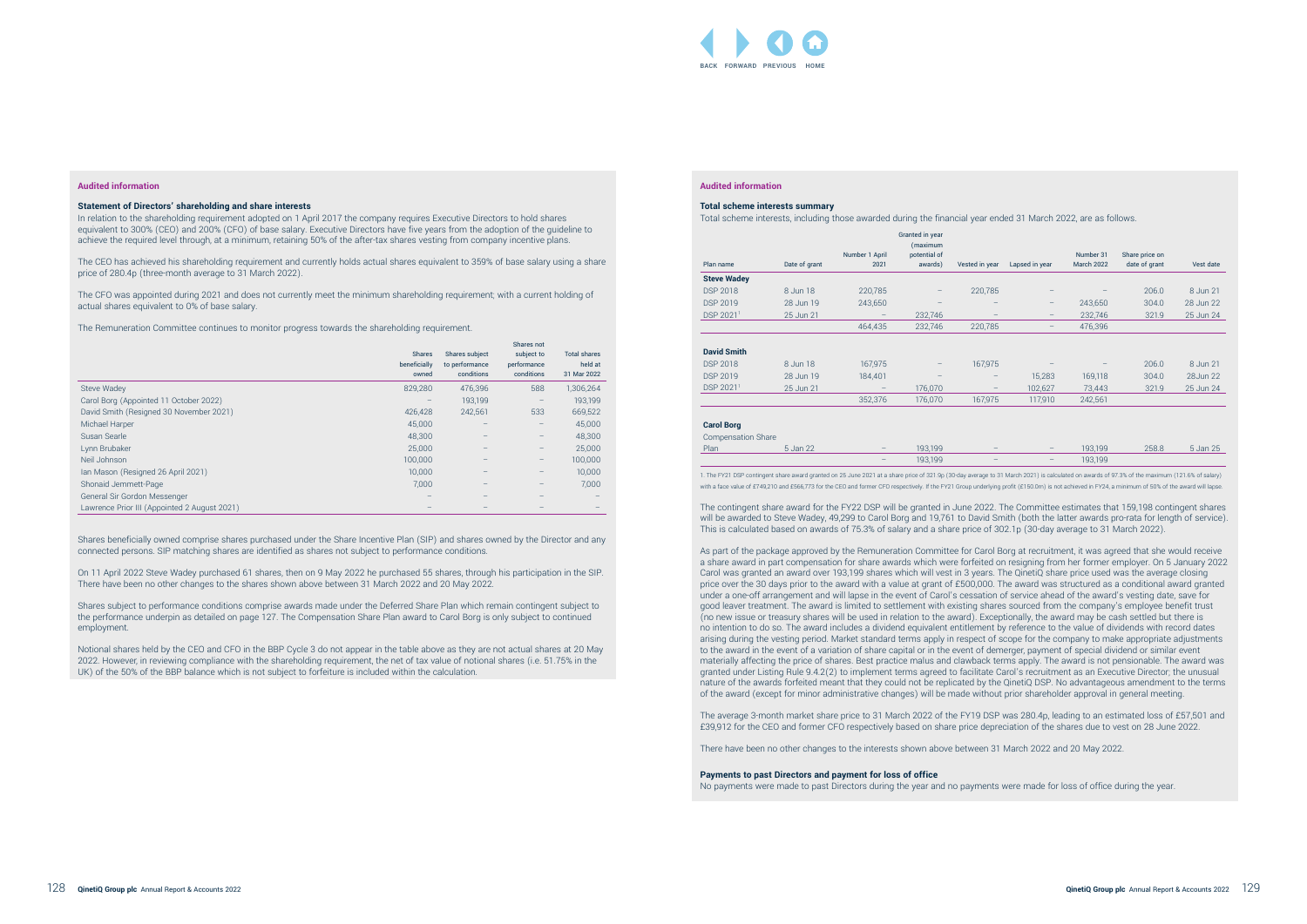#### CEO remuneration

The table below shows the CEO's remuneration over the same performance period as the Total Shareholder Return chart (31 March 2012 to 31 March 2022):

| Year ended 31 March | CEO           | Salary/fees | Single figure | Annual bonus<br>(% of maximum) | Long-term<br>incentives<br>(% of maximum<br>vesting) |
|---------------------|---------------|-------------|---------------|--------------------------------|------------------------------------------------------|
| 2022                | Steve Wadey   | 639,121     | 2,477,069     | 71.4%                          | 100.0%                                               |
| 2021                | Steve Wadey   | 511,550     | 2,695,414     | 95.7%                          | 100.0%                                               |
| 2020                | Steve Wadey   | 610,357     | 1.978.247     | 87.5%                          | 38.4%                                                |
| 2019                | Steve Wadey   | 596,422     | 2,339,474     | 94.4%                          | 31.7%                                                |
| 2018                | Steve Wadey   | 582,167     | 1,522,460     | 66.7%                          |                                                      |
| 2017 (restated)     | Steve Wadey   | 568.166     | 1,829,470     | 86.4%                          |                                                      |
| 2016                | Steve Wadey   | 520,219     | 1,654,546     | 85.4%                          |                                                      |
| 2016                | David Mellors | 455,885     | 1,423,382     | 82.9%                          |                                                      |
| 2015                | David Mellors | 501,227     | 1,725,960     | 88.6%                          | 13.9%                                                |
| 2015                | Leo Quinn     | 469,776     | 673,979       |                                |                                                      |
| 2014                | Leo Quinn     | 610.844     | 2,177,742     | 77.0%                          | 15.4%                                                |
| 2013                | Leo Quinn     | 593,050     | 3,992,001     | 100.0%                         | 40.3%                                                |
|                     |               |             |               |                                |                                                      |

#### CEO pay ratio

The calculation below is based on the FY22 single figure for the CEO of £2,477,069 and similar calculations for the UK workforce (i.e. 'Option A' as defined by the Companies (Miscellaneous Reporting) Regulations 2018). The Remuneration Committee chose Option A as it is the approach generally favoured by investors and GC100. The calculations for the UK workforce were performed as at 31 March 2022.

#### **Total remuneration**

#### **Ratio of the CEO's pay to UK employees**

| Year        | 25th percentile | Median | 75th percentile |
|-------------|-----------------|--------|-----------------|
| <b>FY22</b> | 67:             | 49:1   | 37:7            |
| <b>FY21</b> | 70:             | 52:1   | 39:             |
| <b>FY20</b> | 56:             | 41:1   | 31:1            |

The CEO pay ratios have reduced between FY21 and FY22. The primary reason for this is the lower CEO single figure for FY22 due to the lower BBP outturn.

Year on year movements in the CEO pay ratio are likely to be volatile due to the wide range of incentive outcomes for the CEO single figure, but the Remuneration Committee does note the ratio and will monitor long-term trends.

#### **Total pay of UK employees**

31/03/2022

|                        | 25th percentile | Median  | 75th percentile |
|------------------------|-----------------|---------|-----------------|
| Total pay and benefits | £37,286         | £50.831 | £66,297         |
| Salary component       | £34.196         | £44.910 | £61.740         |

The Remuneration Committee welcomes the opportunity to provide this information to shareholders. The company aims to reward all employees fairly for the success and growth they create, hence the inception of the All Employee Incentive Scheme in FY19 which paid a discretionary amount of £500 to all eligible employees for performance delivered in FY22 even though the profit target was not met.

#### **Audited information** continued

#### **CFO succession**

David Smith retired from the role of CFO effective 30 November 2021, succeeded by Carol Borg effective 1 December 2021 having joined the company as CFO Designate on 11 October 2021 to enable a smooth transition of responsibilities.

Carol Borg was appointed on a base salary of £420,000. Her appointment terms also included a grant of restricted stock with a value of £500,000, deemed to be less than the value of long-term incentives forfeited on resigning, and a cash payment for annual bonus lost with her former employer for the 2021 financial year, capped at £100,000.

David Smith received his normal remuneration until retirement with no payment for loss of office. On 1 December 2021 David entered into a Friend of QinetiQ agreement with the company which is a contract for occasional consultancy which the company provides to selected former employees to retain their expertise and skills on an 'as needed' basis. The agreement with David provides no guarantee of future work and has no impact on the treatment of his incentives.

The Remuneration Committee determined that Good Leaver status be provided to David as regards BBP and DSP participation including a) FY22 BBP paid on a pro-rata basis, subject to performance, in cash in June 2022 with no deferred element.

b) FY22 Cycle 3 account balance released as cash in June 2022 based on the notional share price averaged over March 2022.

c) FY19 and FY21 DSP awards will be preserved on a pro-rata basis and will remain available to vest subject to the achievement of the performance underpins.

d) The FY22 DSP will be awarded on a pro-rata basis in June 2022, vesting on June 2025, subject to the achievement of the performance underpin.

David will be required to maintain a shareholding in line with the Directors' Remuneration Policy.

#### Performance review

The ten-year and three-year charts show the company's Total Shareholder Return over the period from 31 March 2012 to 31 March 2022 and 31 March 2019 to 31 March 2022 compared with the FTSE 250 (excluding investment trusts) over the same period based on spot values. The Committee has chosen to demonstrate the company's performance against this index as it is the index in which the company is listed.

#### Ten-year comparator chart



#### Three-year comparator chart

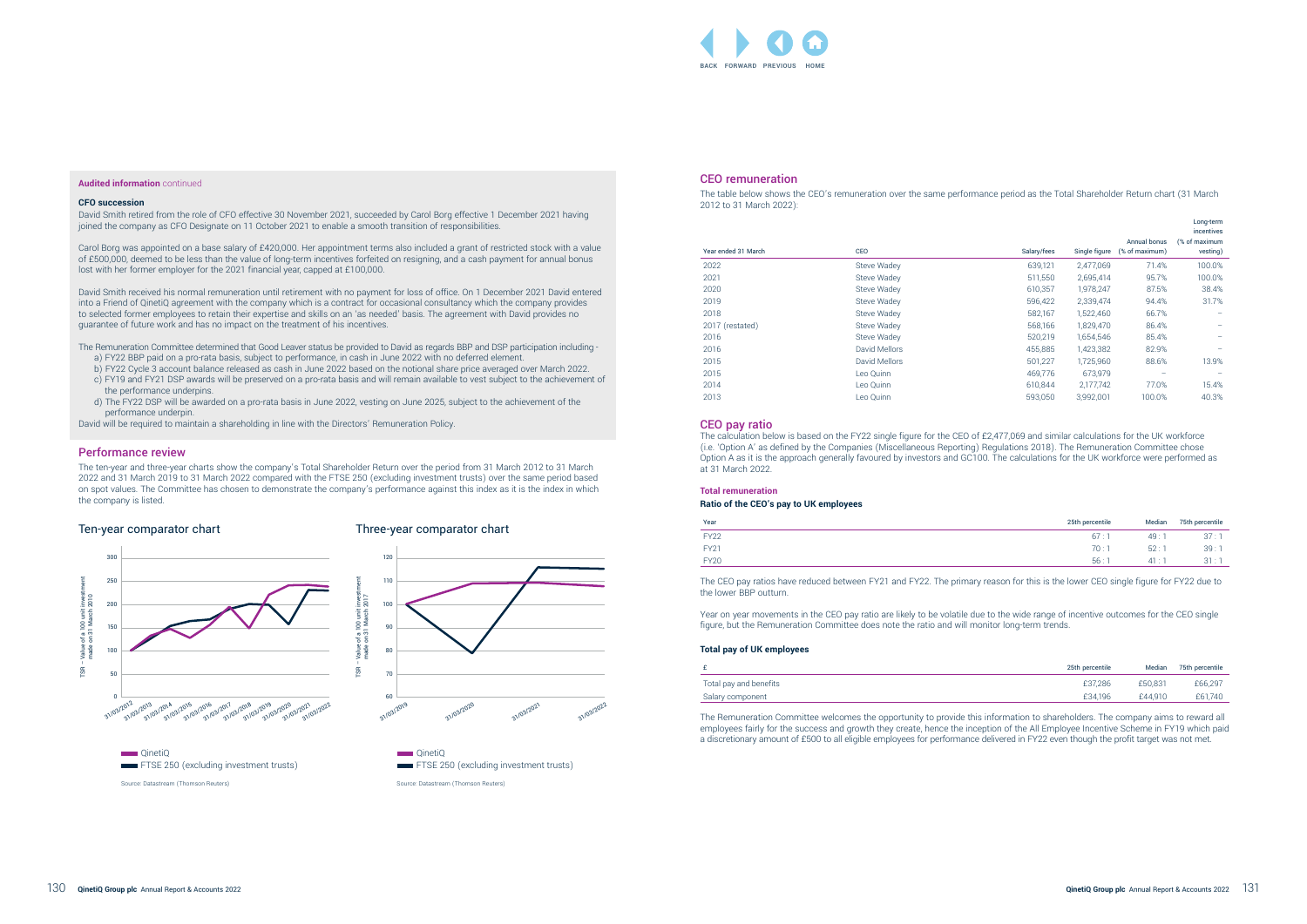#### Percentage change in Directors' remuneration

The following table compares the percentage change in each of the Director's salary percentage change in salary, bonus and benefits for a comparison group 1 April 2021 and 31 March 2022. The analysis only includes Directors who the temporary salary/fee sacrifice in FY21.

|                              | % change between FY22 and FY21 | % change between FY21 and FY20 |              |             |                 |                            |
|------------------------------|--------------------------------|--------------------------------|--------------|-------------|-----------------|----------------------------|
|                              | Salary/fees                    | <b>Benefits</b>                | Annual bonus | Salary/fees | <b>Benefits</b> | <b>Annual bonus</b>        |
| <b>Steve Wadey</b>           | 24.9%                          | $-4.3%$                        | $-22.7%$     | $-16.2%$    | 35.9%           | 10.3%                      |
| David Smith                  |                                |                                |              | $-15.2%$    | $0\%$           | 11.1%                      |
| Carol Borg                   | $\equiv$                       | -                              | -            |             |                 | $\qquad \qquad -$          |
| Neil Johnson                 | 14.3%                          | 100%                           | -            | 17.1%       | $-100%$         | $\qquad \qquad \  \  \, -$ |
| Michael Harper               | 18.4%                          | 100%                           | -            | $-15.9%$    | $0\%$           | $\overline{\phantom{m}}$   |
| Susan Searle                 | 21.2%                          | 100%                           |              | $-6.8%$     | $-100%$         |                            |
| lan Mason                    | $\overline{\phantom{0}}$       | $\equiv$                       | -            | $-9.8%$     | $-100%$         | $\equiv$                   |
| General Sir Gordon Messenger |                                | -                              | -            |             |                 |                            |
| Lawrence Prior III           | $\equiv$                       | -                              | -            |             |                 |                            |
| Shonaid Jemmett-Page         |                                |                                | -            |             |                 |                            |
| Lynn Brubaker                | 33.0%                          | 127.5%                         |              | $-35.5%$    | $-77.8%$        |                            |
| Average UK employee          | 2.9%                           | 10.9%                          | $-38.2%$     | 1.2%        | $-1.2%$         | 62.2%                      |

1 UK employees were chosen in order to avoid the impact of exchange rate movements over the year. QinetiQ Group plc has no employees so QinetiQ Group Ltd employees were used.

The reduction in salary and fees which the Board implemented as a waiver for six months in FY21 impacted the analysis above, as did the reduced travel and physical meeting attendance as the benefits paid to Non-executive Directors are largely travel and subsistence expenses incurred in relation to the execution of their duties with the company that are considered by HMRC to be taxable.

#### Relative importance of spend on pay

The graph below shows actual spend on all employee remuneration, shareholder dividends and buy-backs and any other significant use of profit and cash within the previous two financial years.





#### Total employee remuneration

2021





#### Share-based profit distribution

Dividend cash payment plus purchase of own shares (see page 151).

## Other significant profit distribution

There were no other significant profit distributions in

2021 or 2022.

| tor's salary/fees, bonus and benefits to the average       |
|------------------------------------------------------------|
| (4,000 employees) in the UK business in service between    |
| o served for the whole of FY22 and FY21 and is impacted by |

#### Remuneration policy for all employees

All employees of QinetiQ are entitled to base salary, benefits and pension. UK and Australia-based employees are entitled to participate in the QinetiQ Share Incentive Plan. The maximum incentive opportunity available is based on the seniority and responsibility of the role. Participation in the DSP is available to Executive Directors, senior leaders and selected employees throughout the organisation.

The Committee Chair fee paid to General Sir Gordon Messenger in FY22 includes a true-up of £2,000 of unpaid Committee Chair fees for FY21 due to an administrative error by the company. Lynn Brubaker and Larry Prior are US residents and are entitled to receive a \$4,000 fee for attending UK meetings. UK-based Non-executive Directors are entitled to receive a £2,500 fee for attending US meetings. The Committee Chair fees figure for Michael Harper is a payment of £10,000 as Senior Independent Director, and that for Larry Prior is a payment of £10,000 as the senior US Non-executive director.

In FY19 the company introduced an All Employee Incentive Scheme (AEIS) whereby every employee has the opportunity to earn a cash bonus based on company and personal performance. For FY22 the company element of the AEIS was paid at a discretionary level of £500 as the profit target was not met. The AEIS will be operated again in FY23 and thereafter.

The Committee reviews (but does not decide) the general reward policy for all employees and any significant changes proposed. Alignment with the workforce is delivered through the Rewarding for Performance framework, including a transparent and consistent approach to the annual salary review, the AEIS to drive company and personal performance, recognition schemes and market competitive benefits in our countries. For FY23 the company has agreed significant investment in the employee offering across the Group.

#### **Audited information**

#### **Single figure total remuneration for the Chairman and each Non-executive Director**

Non-executive Directors' remuneration is shown as a single figure to provide an annual comparison between the remuneration awarded during the financial year ended 31 March 2022 and the preceding year. Amounts in brackets were waived in FY21.

|                                     |                   | Salary/fees<br>£'000 |                | <b>Benefits</b><br>£'000 |                   | <b>Committee Chair fees</b><br>£'000 |      | US/UK attendance fee<br>£'000 | Single figure | £'000 |
|-------------------------------------|-------------------|----------------------|----------------|--------------------------|-------------------|--------------------------------------|------|-------------------------------|---------------|-------|
| Non-executive Director              | 2022              | 2021                 | 2022           | 2021                     | 2022              | 2021                                 | 2022 | 2021                          | 2022          | 2021  |
| Lynn Brubaker                       | 54                | 46(7)                | 5              | $\overline{2}$           |                   |                                      | 6    | 3                             | 65            | 51    |
| Admiral Sir James Burnell-Nugent    |                   |                      |                |                          |                   |                                      |      |                               |               |       |
| (Resigned 31 December 2020)         | $\qquad \qquad =$ | 33(7)                |                | $\overline{\phantom{0}}$ | -                 | 6(1)                                 |      | $\overline{\phantom{0}}$      | -             | 39    |
| Michael Harper                      | 54                | 46(7)                |                | $\qquad \qquad -$        | 10                | 9(1)                                 |      | $\qquad \qquad -$             | 65            | 55    |
| Shonaid Jemmett-Page (Appointed 19  |                   |                      |                |                          |                   |                                      |      |                               |               |       |
| May 2020)                           | 54                | 41(3)                |                | $\qquad \qquad -$        | 12                | 7(1)                                 |      | $\qquad \qquad -$             | 67            | 48    |
| Neil Johnson                        | 250               | 219(31)              | 3              | $\qquad \qquad -$        |                   |                                      |      | $\qquad \qquad \  \, -$       | 253           | 219   |
| Ian Mason (Resigned 26 April 2021)  | 4                 | 46(7)                |                |                          |                   |                                      |      | $\overline{\phantom{0}}$      | 4             | 46    |
| General Sir Gordon Messenger        |                   |                      |                |                          |                   |                                      |      |                               |               |       |
| (Appointed 12 October 2020)         | 54                | 25                   |                | $\qquad \qquad -$        | 14                |                                      |      | $\overline{\phantom{m}}$      | 69            | 25    |
| Paul Murray (Resigned 14 July 2020) | $\qquad \qquad -$ | 17(5)                |                |                          | $\qquad \qquad -$ | 2(1)                                 |      |                               | -             | 19    |
| Lawrence Prior III                  |                   |                      |                |                          |                   |                                      |      |                               |               |       |
| (Appointed 2 August 2021)           | 36                |                      | $\overline{2}$ | $\qquad \qquad -$        | $\overline{ }$    |                                      | 3    | $\overline{\phantom{a}}$      | 48            |       |
| Susan Searle                        | 54                | 46(7)                |                |                          | 12                | 9(1)                                 |      |                               | 67            | 55    |

Benefits include travel and subsistence expenses incurred in relation to the execution of their duties with the company that are considered by HMRC to be taxable.

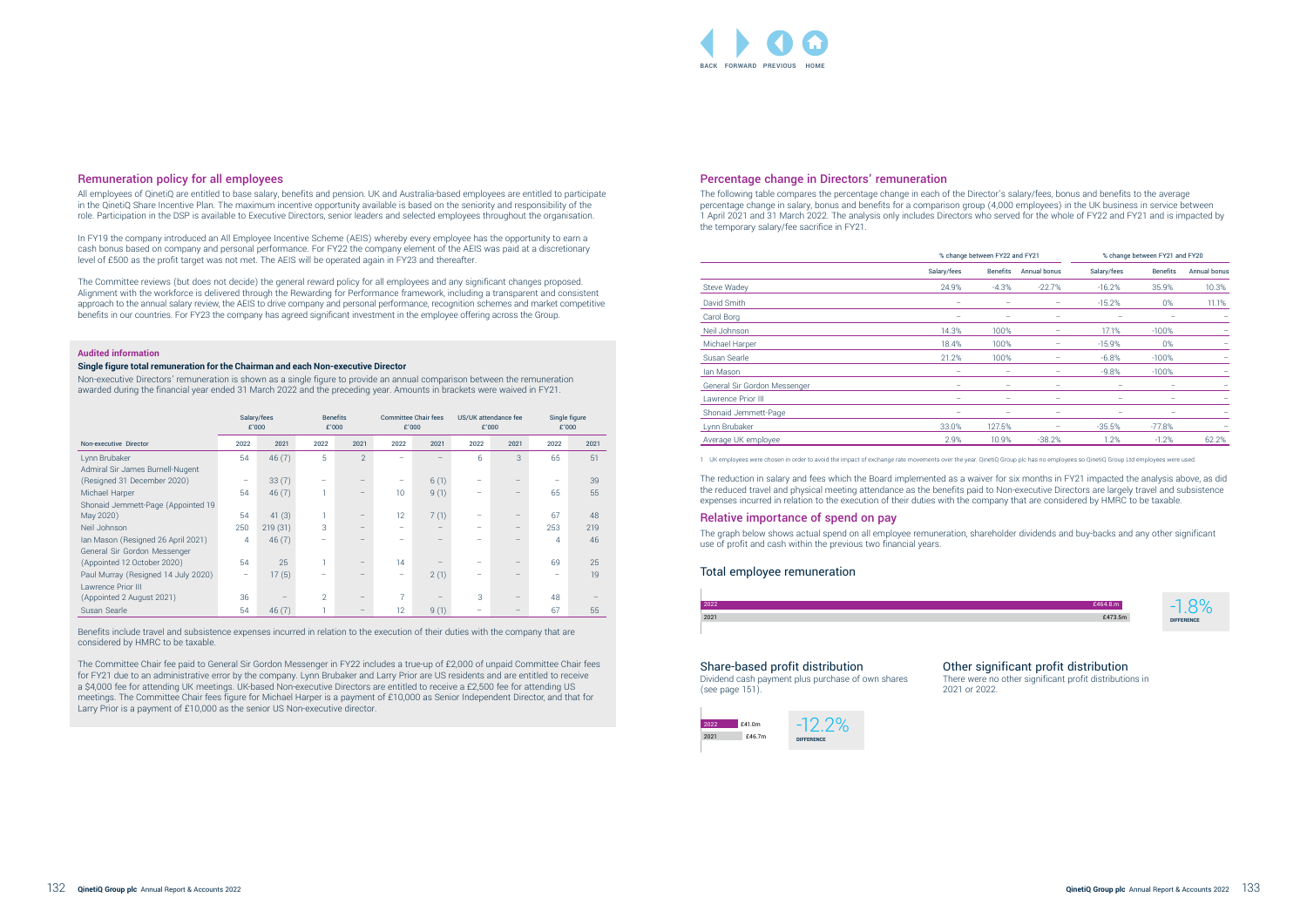#### Implementation of Policy for the year ending 31 March 2023

At the 11 May 2022 meeting of the Remuneration Committee, base salary increases of 3.6% (to £670,000p.a.) and 3.6% (to £435,000p.a.) were approved for the CEO and CFO respectively, effective 1 July 2022. Both salary reviews are aligned with the Rewarding for Performance guidance used for all UK employees which included a 4.0% budget for the July 2022 salary review.

#### **Incentives for Executives**

The table below shows the measures and relative weighting for the Bonus Banking Plan for the CEO and CFO:

|                                         | Performance measure (excluding FY23 acquisitions) | Relative weighting(%) |
|-----------------------------------------|---------------------------------------------------|-----------------------|
| Bonus Banking Plan                      | Underlying operating profit                       | 25.0%                 |
| Target performance 100% of base salary  | Underlying net cash flow from operations          | 20.0%                 |
| Stretch performance 200% of base salary | Orders                                            | 25.0%                 |
|                                         | Common, ESG and Personal goals                    | 30.0%                 |

For FY23 the Remuneration Committee agreed to reduce the weighting of Bonus Banking Plan financial metrics to 70% (previously 75%) by reducing the cash metric to 20% (previously 25%). This enables an increased focus on ESG goals as part of the non-financial metrics with a 30% weighting (previously 25%).

For FY23, the Remuneration Committee set the target level of performance at 50% of stretch for the financial measures, collective and personal goals. Details of specific performance targets for the Bonus Banking Plan have not been provided as they are deemed commercially sensitive. The targets will be disclosed retrospectively in next year's Annual Report on Remuneration.

The Deferred Share Plan will award a maximum of 125% of base salary for achieving stretch performance. For FY23 the strategic growth performance measure is revenue growth (excluding in-year acquisitions) across the Group to incentivise our senior leaders globally to collaborate across the Group to deliver sustainable profitable growth, as per FY22. There will be a pre-grant margin underpin to ensure that profit performance remains strong in FY23.

Performance metrics have been set for FY23 based on the ISBP FY23. At the end of the year the Committee will look back at the impact on shareholders and the performance of comparators and, if appropriate, will apply discretion. It is important that the rewards overall to executives are balanced and fair in the context of the shareholder journey.

The FY23 DSP award will be subject to a performance underpin before vesting:

- Basic fee £55,000 (previously £52,000)
- Committee Chair fee £12,000 (previously £10,000) Senior Independent Director fee £10,000 (no change)

• Group underlying profit out-turn for FY23 must be maintained at the end of the three-year vesting period. If this is not maintained then, at a minimum, 50% of the award will lapse. For the purposes of the FY23 DSP award, this will be the actual underlying operating profit (£m) for FY23 which must be achieved in FY26.

Awards of contingent shares will be made in June 2023 based on FY23 performance. Details of performance targets for the Deferred Share Plan have not been provided as they are deemed commercially sensitive. They will be disclosed retrospectively in next year's Annual Report on Remuneration.

#### Gender related pay

QinetiQ is subject to gender pay reporting for UK employees and a copy of our latest report is available on the company's website.

#### Service contracts/letters of appointment

The company's policy is that Executive Directors have rolling contracts which are terminable by either party giving 12 months' notice. The Group Chairman and the Non-executive Directors do not have service contracts but are appointed under letters of appointment. All service contracts and letters of appointment are available for viewing at the company's registered office and at the AGM. Non-executive Directors typically serve two three-year terms but may be invited by the Board to serve for an additional period (see table in the Nominations Committee report on page 100).

| <b>Director</b>              | Date appointed   | Arrangement                                                                                          | Notice period |
|------------------------------|------------------|------------------------------------------------------------------------------------------------------|---------------|
| Lynn Brubaker                | 27 January 2016  | Initial term of three years from date of appointment, subject to annual<br>reappointment at the AGM. |               |
| Michael Harper               | 22 November 2011 | Initial term of three years from date of appointment, subject to annual<br>reappointment at the AGM. |               |
| Shonaid Jemmett-Page         | 19 May 2020      | Initial term of three years from date of appointment, subject to annual<br>reappointment at the AGM. |               |
| Neil Johnson                 | 02 April 2019    | Initial term of three years from date of appointment, subject to annual<br>reappointment at the AGM. |               |
| General Sir Gordon Messenger | 12 October 2020  | Initial term of three years from date of appointment, subject to annual<br>reappointment at the AGM. |               |
| Lawrence Prior III           | 2 August 2021    | Initial term of three years from date of appointment, subject to annual<br>reappointment at the AGM. |               |
| Susan Searle                 | 14 March 2014    | Initial term of three years from date of appointment, subject to annual<br>reappointment at the AGM. |               |
| Carol Borg                   | 11 October 2021  | Service contract                                                                                     | 12 months     |
| Steve Wadey                  | 27 April 2015    | Service contract                                                                                     | 12 months     |

## Implementation of Policy for the year ended 31 March 2022 **Fees**

Non-executive Directors' fees were reviewed effective 1 July 2021, the last increase being in July 2019, and are now as follows –

The Non-executive Group Chairman receives a fee of £250,000 per annum which has not been adjusted since appointment.

Fees are reviewed in line with Policy. In FY21 a voluntary fee waiver was implemented for six months as detailed on page 132.

Executive Directors are permitted to accept one external Non-executive Director position with the Board's approval. Any fees received in respect of these appointments may be retained by the Executive Director. The CEO and CFO do not hold any Non-executive Directorships in other companies.

|                                                                                                   | Fees effective |
|---------------------------------------------------------------------------------------------------|----------------|
|                                                                                                   | July 2021      |
|                                                                                                   |                |
| Group Chairman                                                                                    | 250,000        |
| Basic fee for UK Non-executive Director                                                           | 55,000         |
| Additional fee for chairing a Committee                                                           | 12,000         |
| Additional fee to Deputy Chairman/Senior Independent Non-executive Director                       | 10.000         |
| Additional fee for attendance at a Board meeting held in US by UK resident Non-executive Director | 2.500          |
| Additional fee for attendance at a Board meeting held in UK by US resident Non-executive Director | \$4,000        |